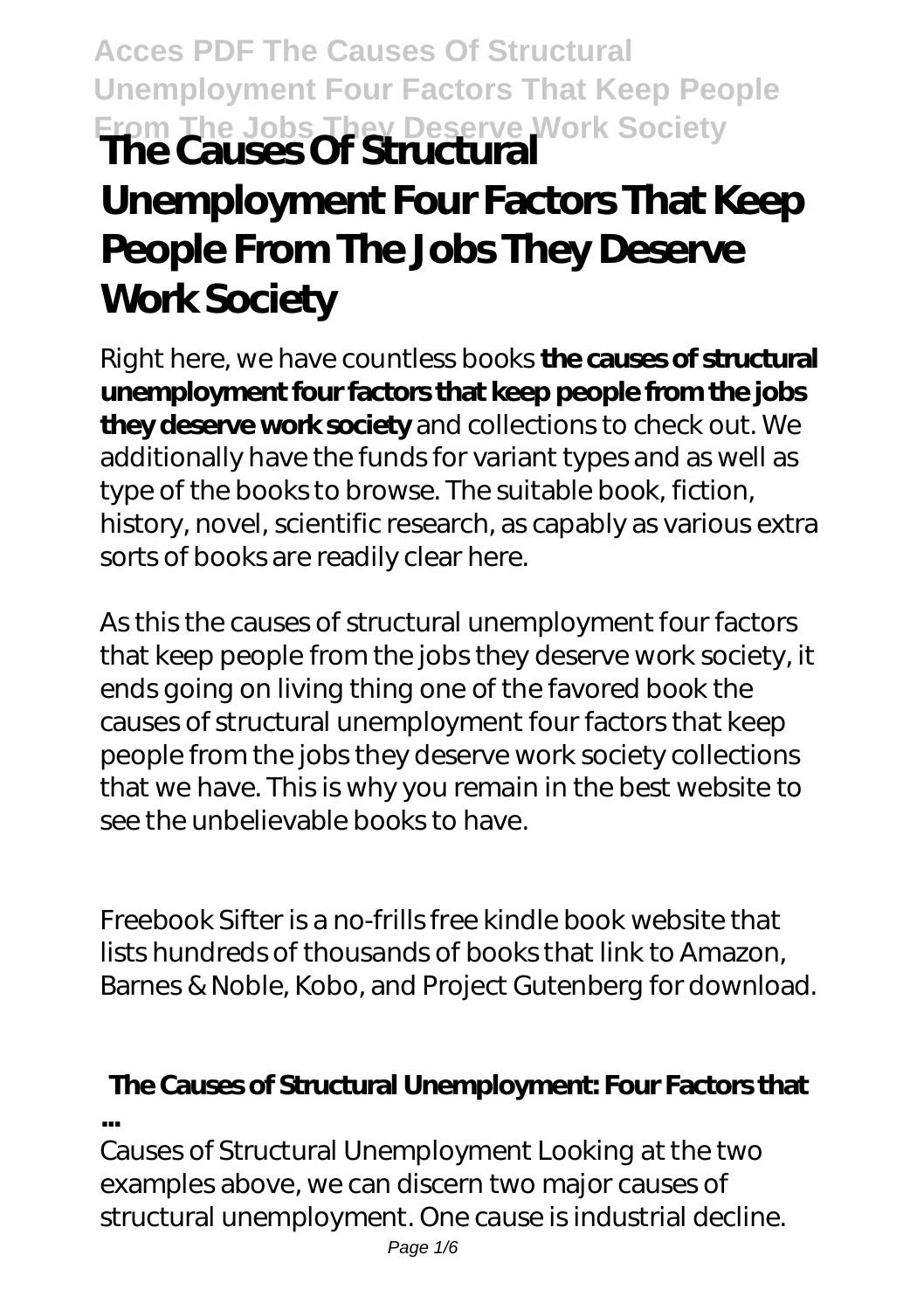## **Acces PDF The Causes Of Structural Unemployment Four Factors That Keep People From The Jobs They Deserve Work Society**

#### **Structural Unemployment | Intelligent Economist**

Request PDF | The Causes of Structural Unemployment: Four Factors that Keep People from the Jobs They Deserve | There is a specter haunting advanced industrial countries: structural unemployment.

### **Causes of Unemployment: 7 Main Reasons - The Balance**

A look at the main causes of unemployment – including demand deficient, structural, frictional and real wage unemployment. Main types of unemployment. 1. Frictional unemployment. This is unemployment caused by the time people take to move between jobs, e.g. graduates or people changing jobs.

## **The Causes of Structural Unemployment: Four Factors That ...**

Read "The Causes of Structural Unemployment Four Factors that Keep People from the Jobs they Deserve" by Thomas Janoski available from Rakuten Kobo. There is a specter haunting advanced industrial countries: structural unemployment. Recent years have seen growing conce...

### **Structural Unemployment: Definition, Causes & Examples ...**

5) Causes of Structural Unemployment. There are various forms of structural unemployment for example-Industry shift; Seasonal Unemployment; Technology Obsolescence; Structural unemployment occurs when there is a mismatch in the skills required for a particular kind of work and the powers that people have to offer.

#### **10 Causes of Unemployment - Reasons for Unemployment**

Structural Unemployment - Definition, Causes and Cure In the previous article, we studied about frictional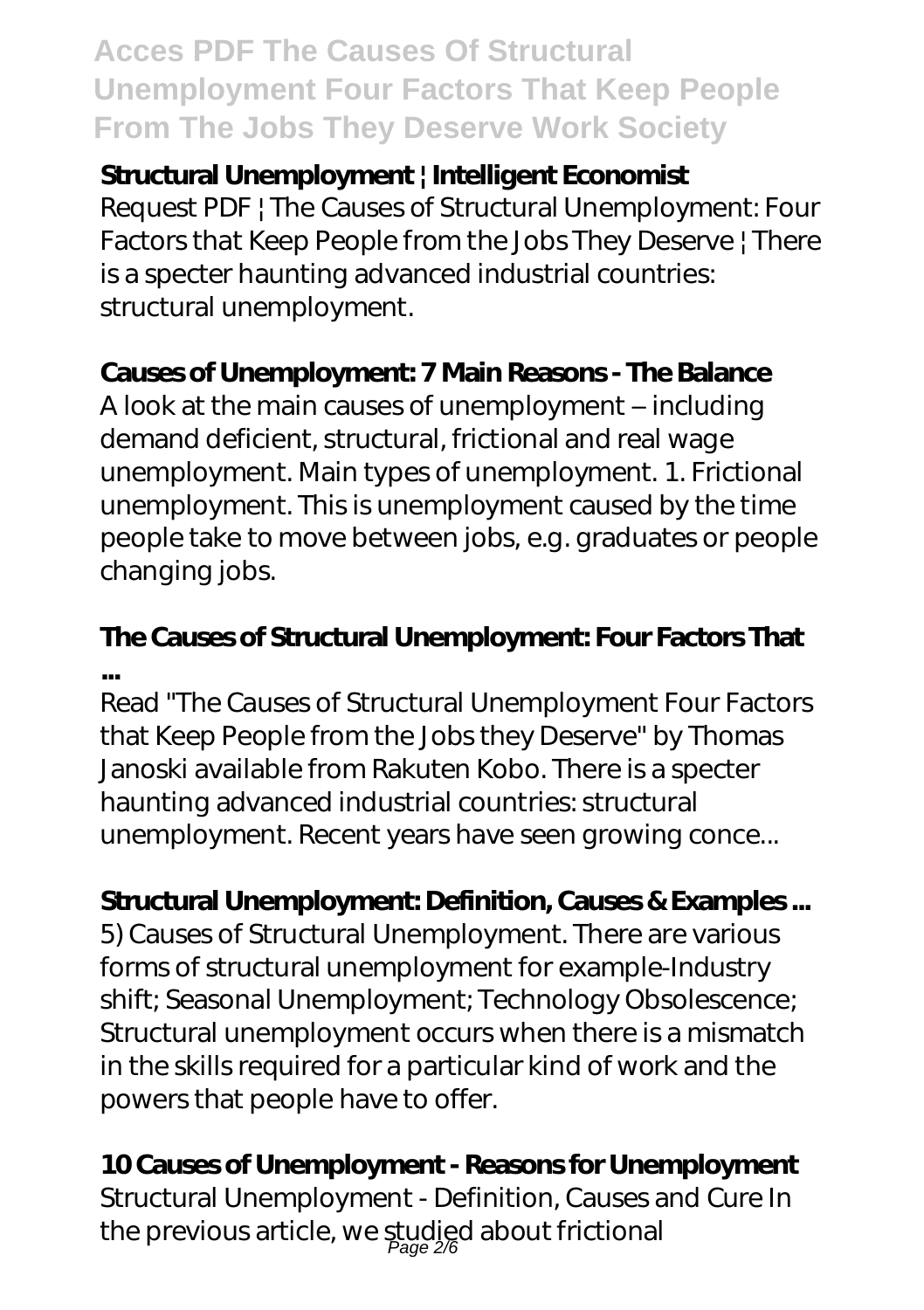**Acces PDF The Causes Of Structural Unemployment Four Factors That Keep People From The Jobs They Deserve Work Society** unemployment . We understood as to why frictional unemployment is a temporary situation caused by the workers own wishes.

#### **Structural unemployment - Economics Help**

There are seven causes of unemployment.. Four causes create frictional unemployment.This type of unemployment is when employees leave their job to find a better one. Two causes create structural unemployment.That is when workers' skills or income requirements no longer match the jobs available.

## **Structural and Cyclical Unemployment - Investopedia**

Causes. Spain suffers a high level of structural unemployment. Since the economic and financial crisis of the 1980s, unemployment has never dipped below 8%. Spain has the fourth highest unemployment rate in the OECD, after Portugal, Italy, and Greece.

## **Causes of unemployment - Economics Help**

''The Causes of Structural Unemployment is a comprehensive look at the causes of long-term structural unemployment in affluent industrialized nations. It combines and illustrates how individual biographies are tied up to larger social and economic processes - how the singleminded focus on shareholder value and market manipulations destroys the labor market for good jobs.''

## **The Causes of Structural Unemployment: Four Factors that ...**

Structural unemployment is the unemployment that exists because wages do not adjust to equilibrium which causes the number of job-seekers to exceed the number of available jobs even in economic boom.. Structural unemployment results from inability of labor market to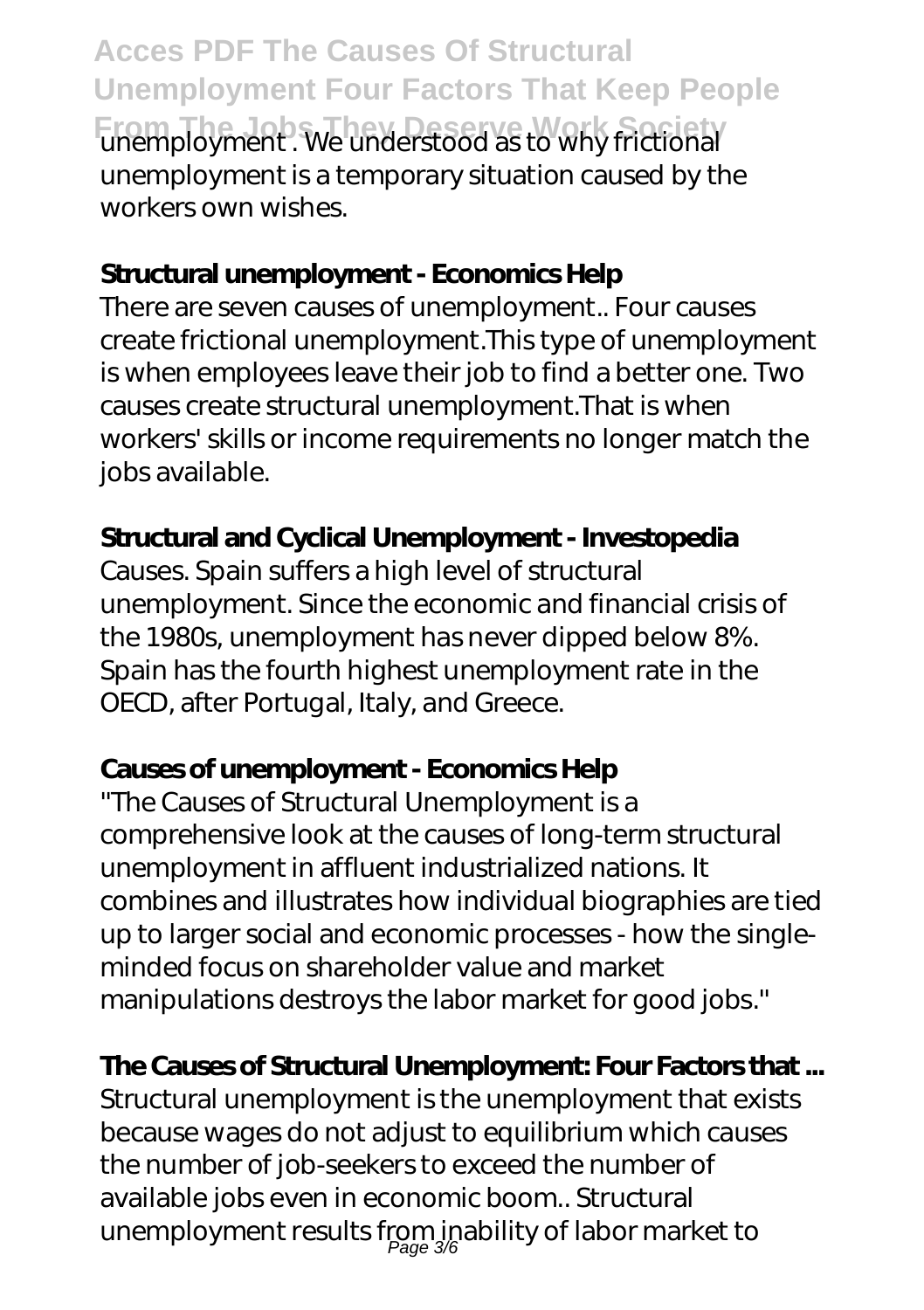**Acces PDF The Causes Of Structural Unemployment Four Factors That Keep People From The Jobs They Deserve Work Society** arrive at the market-clearing wage at which the number of workers are just equal to the number of jobs.

#### **Structural Unemployment (Definition, Causes, Examples ...**

Unemployment can cause severe negative effects, not only for individuals but also for the overall economy. In this article, the types, causes, effects and solutions for unemployment are shown in detail. ... Structural unemployment is hard to fight and will take a quite long time.

#### **Structural Unemployment - Overview, Causes, How it Works**

Definition: Structural unemployment is caused by a mismatch of skills between the unemployed and available jobs. Structural unemployed is caused by changes in the economy, such as deindustrialisation, which leaves some unemployed workers unable to find work in new industries with different skill requirements. Structural unemployment occurs even during periods…

#### **Unemployment in Spain - Wikipedia**

Structural Unemployment Definition. Structural unemployment is caused when there is a disparity between the knowledge and skills that are demanded by the employer and that which are offered by his or her employees and it is usually generated as a result of several changes like recession, deindustrialization, etc in the economy and in such a situation individuals are unable to source work on ...

### **Structural Unemployment | Definition | Causes and Graph**

Structural unemployment is a longer-lasting form of unemployment caused by fundamental shifts in an economy and exacerbated by extraneous factors such as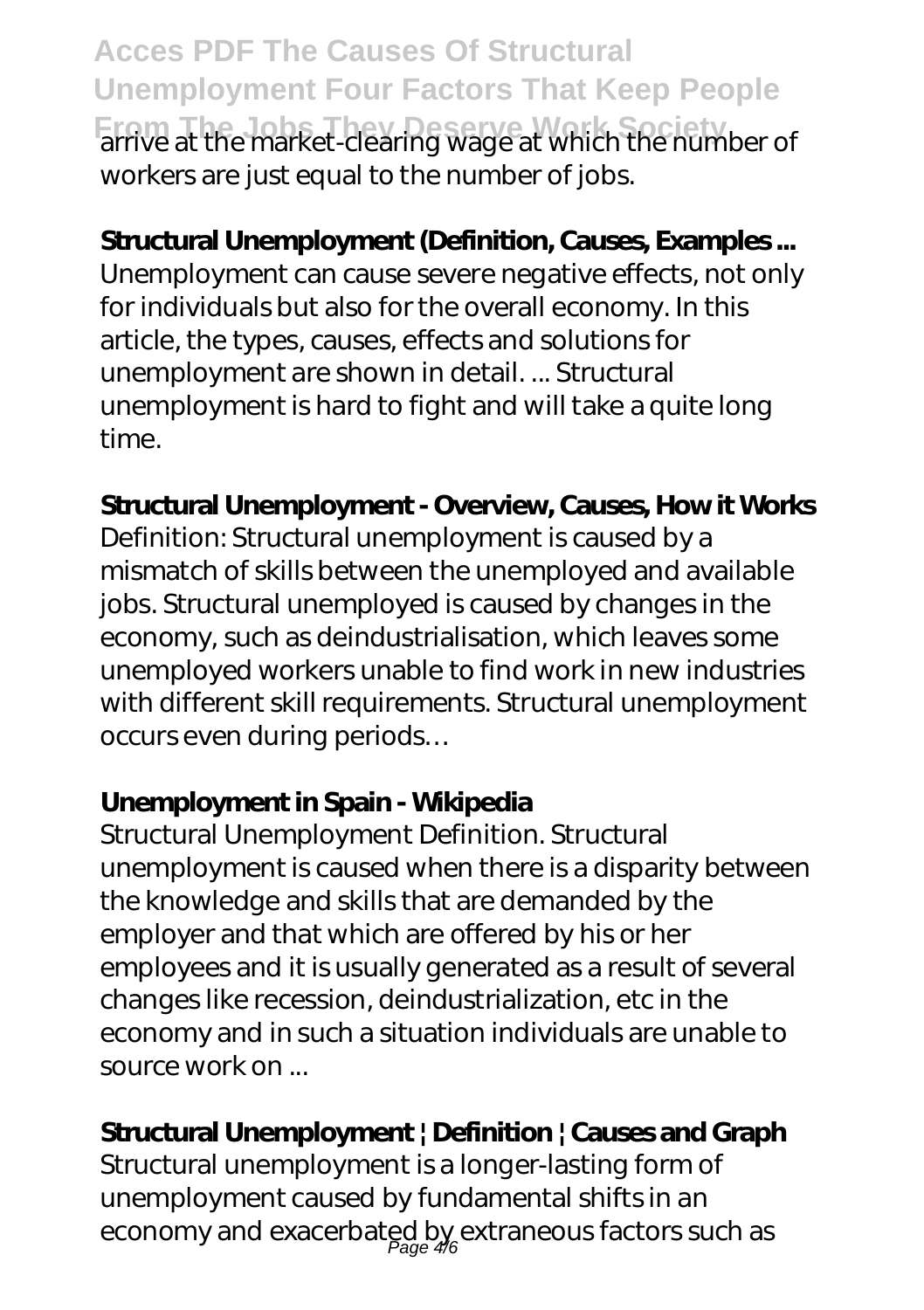**Acces PDF The Causes Of Structural Unemployment Four Factors That Keep People From The Jobs They Deserve Work Society** technology, competition and government ...

## **Structural Unemployment: Definition, Causes, Examples**

Structural unemployment is a type of unemployment caused by the discrepancy between the skills possessed by the unemployed population and the jobs available in the market. Structural unemployment is a long-lasting event that is caused by fundamental changes in the economy.

### **Structural unemployment - Wikipedia**

Structural unemployment is a type of long-term unemployment that has multiple causes, such as the inability of companies to provide unemployed people with jobs that fit their skills. Key Takeaways

### **The Causes Of Structural Unemployment**

Structural unemployment refers to a mismatch between the jobs available and the skill levels of the unemployed. Unlike cyclical unemployment, it' scaused by forces other than the business cycle. It occurs when an underlying shift in the economy makes it difficult for some groups to find jobs.

## **Types, Causes, Effects & Solutions for Unemployment - E&A**

Causes of Structural Unemployment. The problem of structural unemployment has multiple interconnected causes across the social, technological, and political spheres: 1. Technological Development. The first cause of structural unemployment is technological development, which often makes jobs obsolete, thereby increasing rates of unemployment.

## **Structural Unemployment Definition - Investopedia**

Scopri The Causes of Stryctural Unemployment: Four